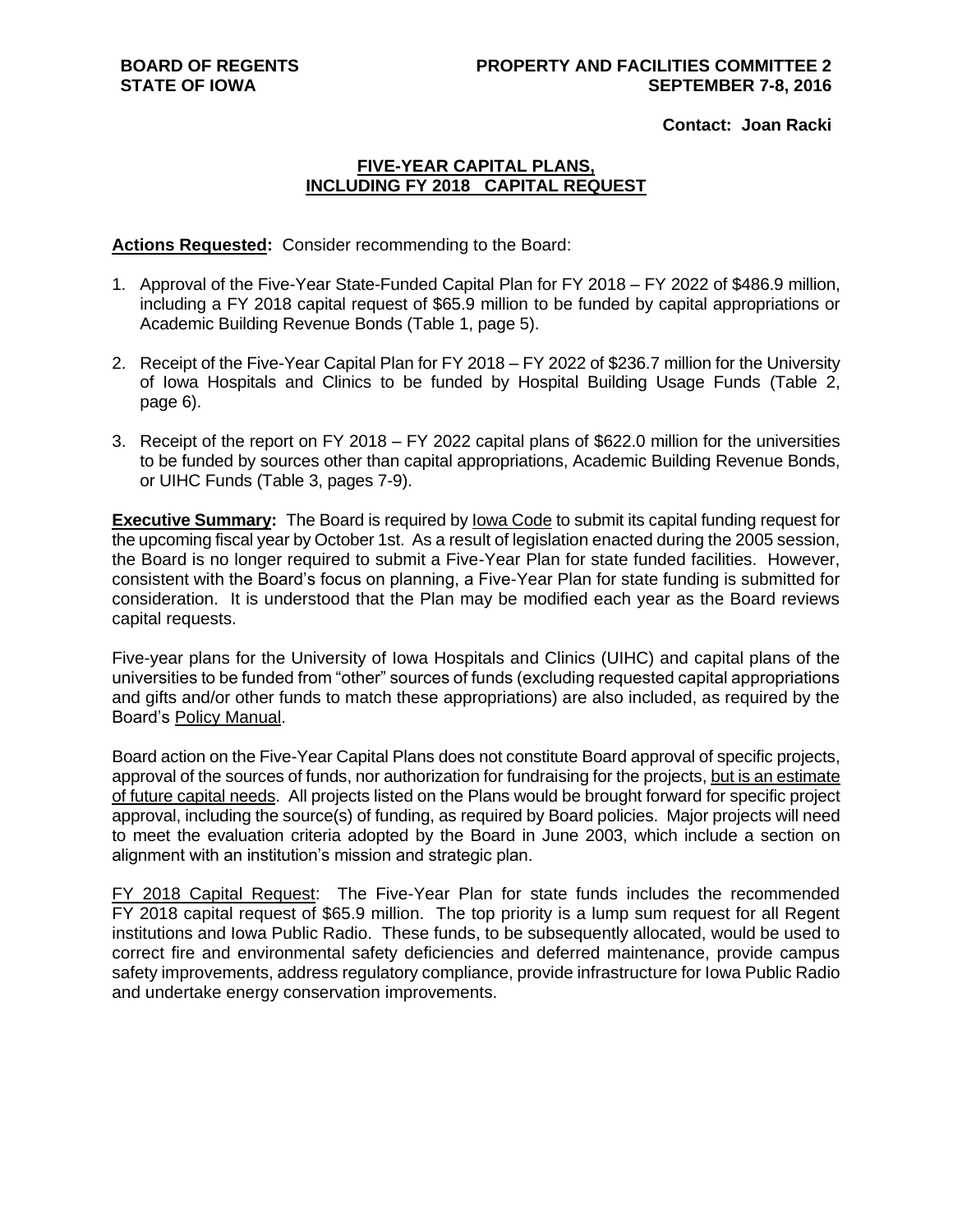Amount

Projects included in the recommended FY 2018 capital request are:

|             |                                         | Allioulit      |
|-------------|-----------------------------------------|----------------|
|             |                                         | [State Funds]  |
| Institution | Project                                 | (\$ thousands) |
| <b>ISD</b>  | Long Hall Renovation                    | \$4,600        |
| SUI         | <b>Main Library Modernization</b>       | 15,000         |
| ISU         | <b>Veterinary Diagnostic Laboratory</b> | 20,000         |
| UNI         | Rod Library Modernization               | 11,300         |
|             | (Crossroads Concept Phase 1)            |                |

Additional funding for these projects is included in the out-years of the Five-Year Plan (see page 5) and brief descriptions of the projects are included in Attachment A.

Five-Year State-Funded Capital Plan: The proposed Five-Year State Funded Capital Plan for FY 2018 – FY 2022 to be funded by capital appropriations and/or Academic Building Revenue Bonds totals \$586.5 million, including \$486.9 million in state appropriations or academic building revenue bond authorization, with \$99.6 million in private / other funds.

Of the \$761.2 million in deferred maintenance and fire safety deficiencies reported in the most recent Facilities Governance Report (February 2016), more than \$528.0 million in building deferred maintenance would be not be included as components of major renovation projects in the FY 2017 – FY 2021 Five Year Capital Plan, approved by the Board in September 2015. The \$100.0 million included in the proposed FY 2018 – FY 2022 Five Year Plan would make a major impact toward addressing this need.

The proposed FY 2018 - FY 2022 Five Year Capital Plan also includes a number of major renovation projects to update and improve the learning and research infrastructure of the universities.

University of Iowa Hospitals and Clinics Five-Year Plan: The University of Iowa Hospitals and Clinics Five-Year Plan (FY 2018 - FY 2022) of capital projects, in the amount of \$236.7 million (see Table 2, page 6), would be financed by patient-generated funding (building usage funds), gifts and UIHC bonds.

The plan focuses on remodeling/renovation/rehabilitation and includes multiple projects to invest in the infrastructure and electrical power, as well as make facilities enhancements, renovate laboratories to accommodate new technology and convert inpatient rooms to single-beds.

The projects for which approvals would be requested during the FY 2018 – FY 2022 period can be summarized by type, as follows:

|                                        | (\$ Thousands) |
|----------------------------------------|----------------|
| Fire & Environmental Safety Resolution | \$ 5.550       |
| Remodeling/Renovation/Rehabilitation   | 231,150        |
| Total                                  | \$236,700      |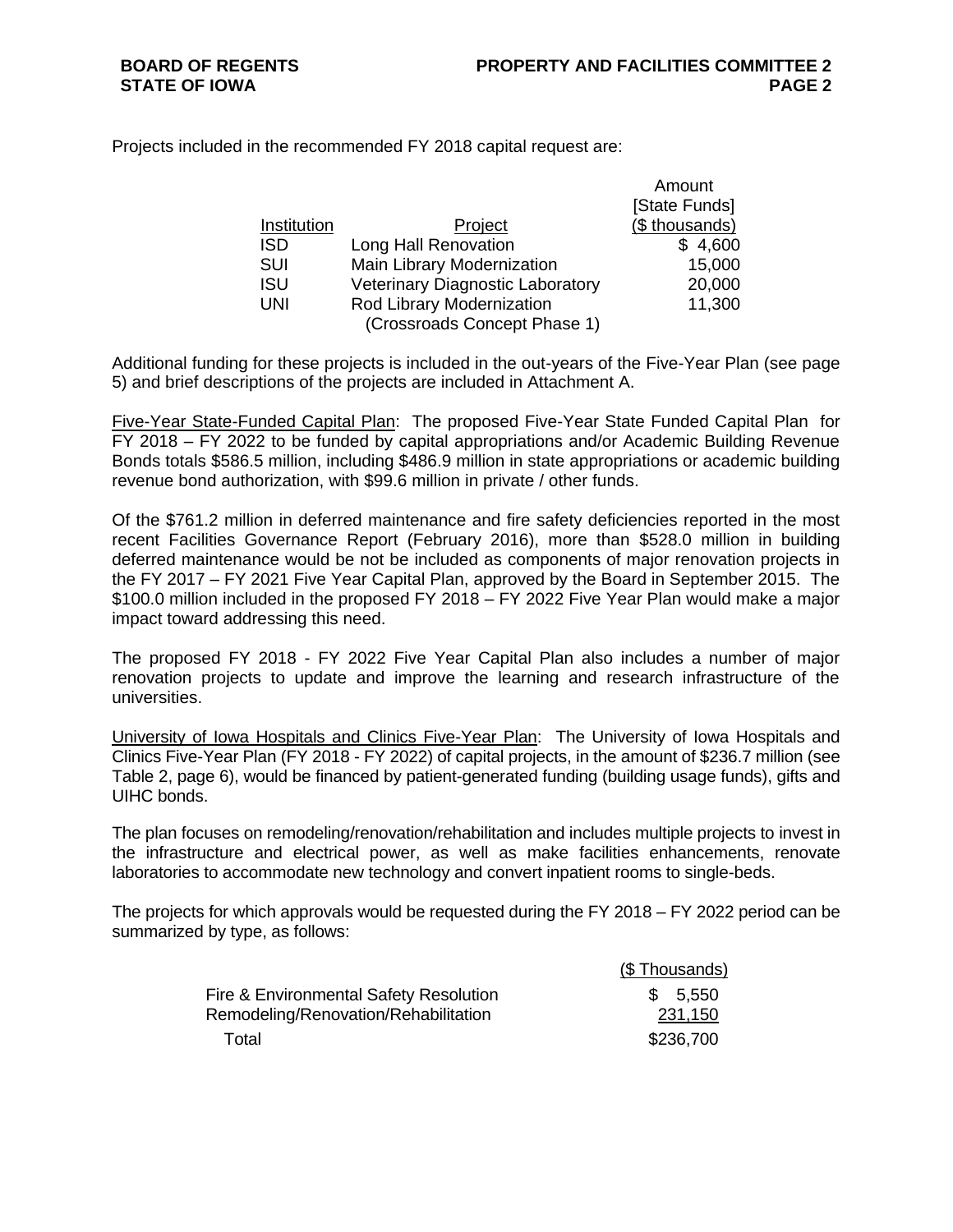Other Funds: The institutional Five-Year Plans (FY 2018 – FY 2022) to be financed from sources other than state-funded requests (and gifts and other funds to match these appropriations) or UIHC revenues total \$622.0 million. (see Table 3, pages 7-9) Included are projects for the residence, parking, utility and telecommunications systems.

Other fund sources include: operating budget building repair funds, income from treasurer's temporary investments, auxiliary service or enterprise bond funds (utility, telecommunications and residence systems), Iowa Department of Transportation institutional roads program, gifts and grants, and departmental renewal and replacement funds.

Amounts of other funds by institution and fiscal year (\$ thousands) are summarized below:

|            | FY 2018   | FY 2019   | FY 2020   | FY 2021   | FY 2022  | Total     |
|------------|-----------|-----------|-----------|-----------|----------|-----------|
| SUI        | \$60.127  | \$61.789  | \$57.098  | \$38,173  | \$49.874 | \$267.061 |
| <b>ISU</b> | 46.465    | 40.220    | 40.470    | 46.417    | 13.562   | 187.134   |
| UNI        | 13.900    | 29.680    | 7.100     | 84.401    | 32.751   | 167.832   |
| Total      | \$120.492 | \$131.689 | \$104.668 | \$168,991 | \$96.187 | \$622,027 |

### **Additional Information:**

Regent Facilities:Quality facilities are an integral part of the academic enterprise; they help ensure quality academic programs and the ability to attract and retain faculty and students. They are needed to compete for faculty, staff, and students, and improve the research productivity of the faculty.

Academic/research/administrative (general fund) facilities at the Regent institutions total approximately 18.1 million gross square feet of the total 38.5 million gross square feet of Regent enterprise facilities. The replacement value of all Regent facilities is estimated at \$18.5 billion, of which \$9.1 billion is the replacement value for academic/research/administrative facilities.

Recent Capital Appropriations / Bonding Authorization: Between 1995 and 2004, state financing for Regent capital projects was provided by state appropriations from the Rebuild Iowa Infrastructure Fund and Tobacco Bond Proceeds. During the 2004 and 2007 legislative sessions, the Board received authorization for the sale of Academic Building Revenue Bonds; the total authorized amount was more than \$250 million in project costs. Tuition and fee revenues are used for debt service payments on these bonds. The tuition replacement appropriation from the State replaces that revenue. This funding mechanism used by the Regent universities is unique among state entities and is authorized under Iowa Code §262A.

In addition, more than \$100 million were appropriated during the 2006 and 2007 sessions for high priority capital projects. During the 2008 session, \$1.8 million were appropriated for Phase II of the construction and renovation of the Veterinary Medical Facilities at Iowa State University and \$2.0 million (reduced in the 2009 session to \$1.9 million) were appropriated for infrastructure, deferred maintenance and equipment related to Iowa Public Radio.

The 2009 session authorized \$100 million for flood recovery at the University of Iowa and \$38 million for Phase 2 of the Veterinary Medical Facilities. During the 2011 legislative session,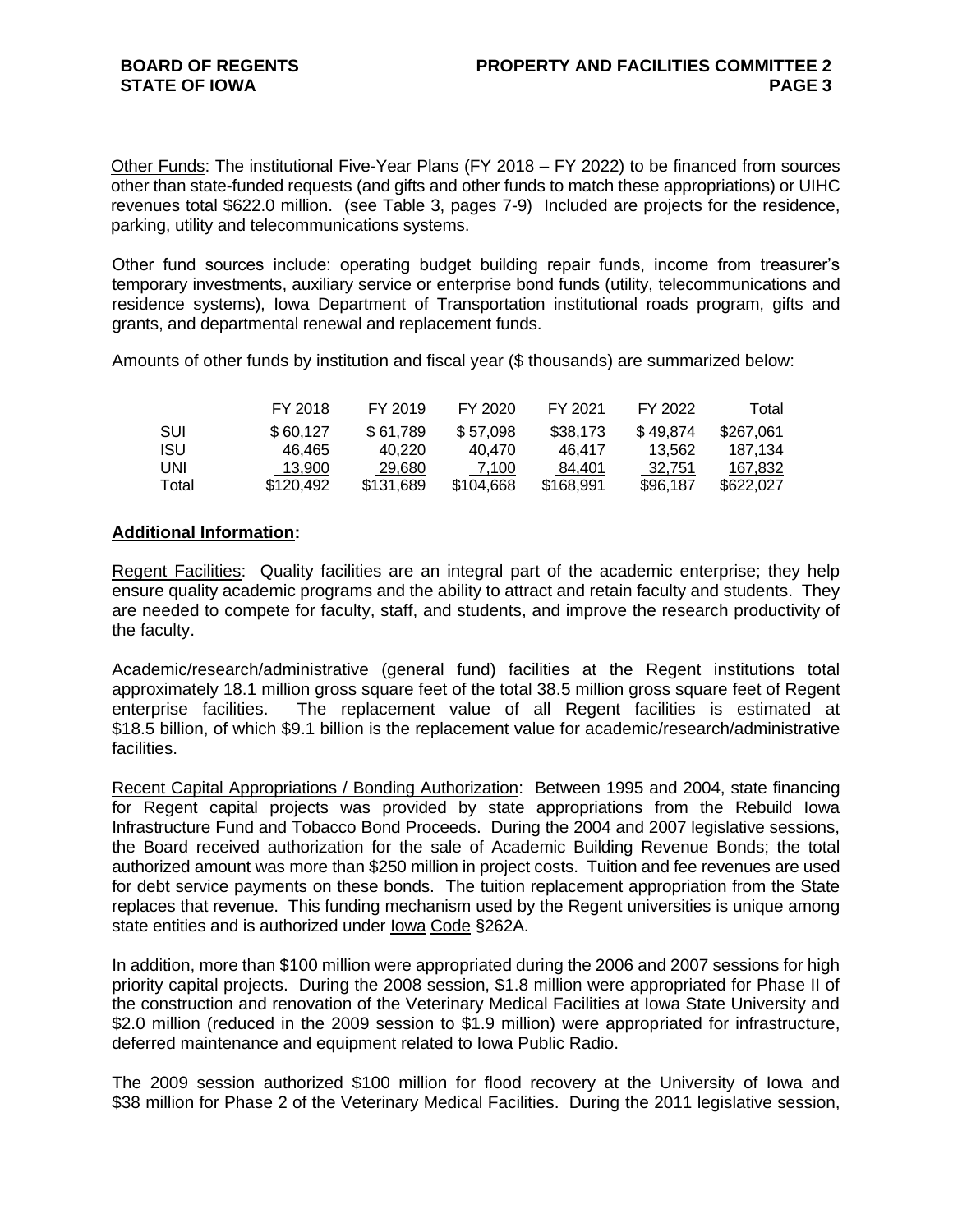the Regent institutions received appropriations over a number of fiscal years totaling \$114.4 million, including \$110.4 million for projects (SUI – Dental Science Building Renovation; ISU – Agricultural and Biosystems Engineering; and UNI – Bartlett Hall Renovation) and \$4 million to correct immediate fire safety needs and for compliance with the federal Americans with Disabilities Act (ADA). (The 2012 legislative session authorized the use of \$2 million of these funds for storm damage recovery at the special schools.)

During the 2013 legislative session, the General Assembly and the Governor approved \$2 million to correct fire safety deficiencies and deferred maintenance at the Regent institutions and provide for compliance with ADA.

The 2014 General Assembly appropriated and the Governor approved a total of \$145.2 million from FY 2016 – FY 2018 for the Board's three highest priority projects: SUI - Pharmacy Replacement / Improvements, ISU – Biosciences Facilities, and UNI – Schindler Education Center Renovation. During the 2015 session, the sum of \$40 million was appropriated for FY 2017 – FY 2021 for the ISU Student Innovation Center.

The following summarizes the total appropriations by fiscal year for the above-referenced projects:

| <b>Fiscal Year</b> | \$ millions |
|--------------------|-------------|
| 2016               | 39.1        |
| 2017               | 55.4        |
| 2018               | 60.8        |
| 2019               | 10.0        |
| 2020               | 10.0        |
| 2021               | 10.0        |
| Total              | \$185.3     |

Capital appropriations and Academic Building Revenue Bond authorization total more than \$1.088 billion from FY 1996 – FY 2021 for the Regent enterprise.

H:\BF\2016\sept2016\0916\_ITEMP&F2\_ 5yrcapitalplan.doc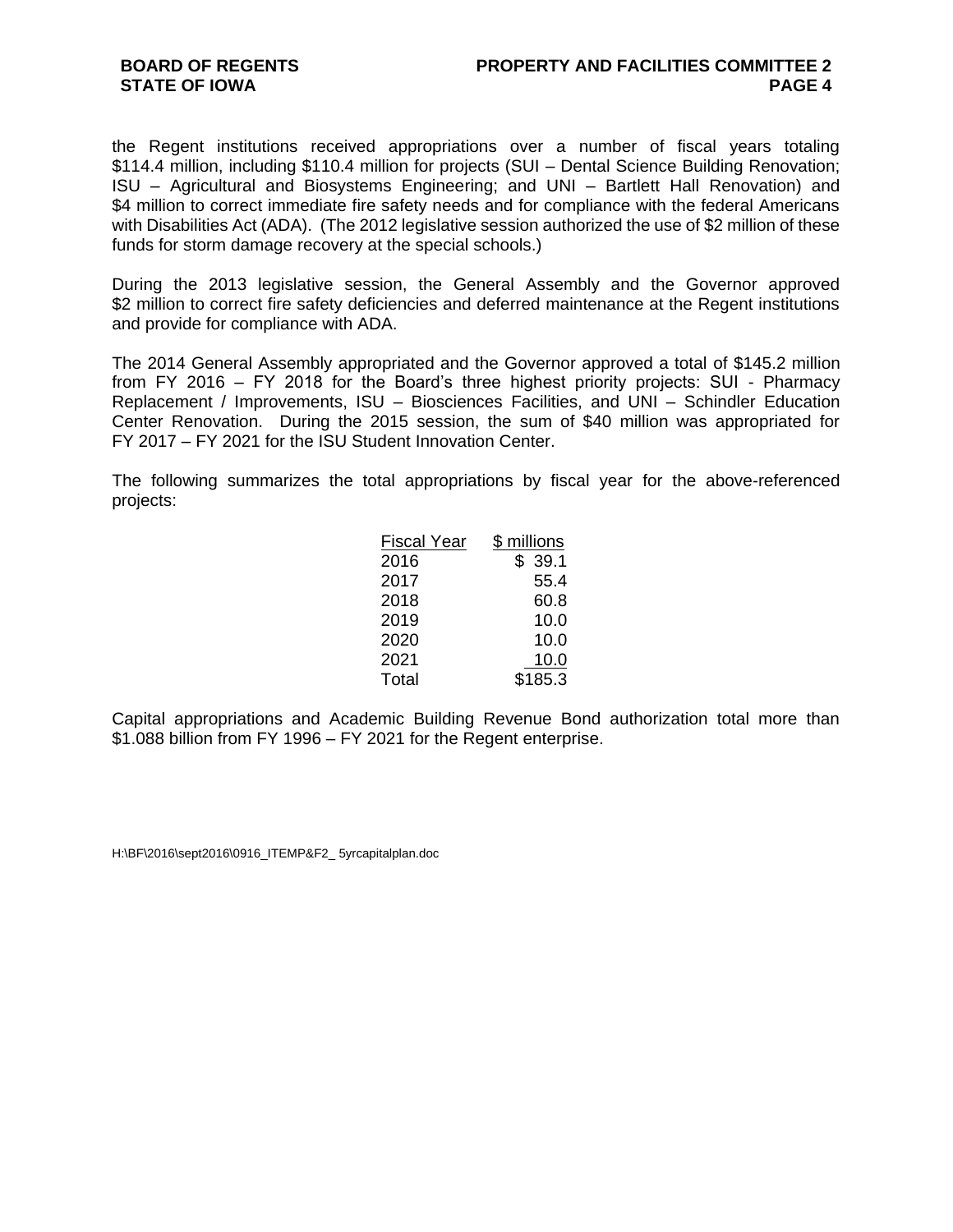| TABLE <sub>1</sub> | BOARD OF REGENTS, STATE OF IOWA<br><b>BOARD OFFICE</b> | FIVE-YEAR STATE-FUNDED CAPITAL PLAN | FISCAL YEARS 2018 THROUGH 2022 | (\$Thousands) |  |
|--------------------|--------------------------------------------------------|-------------------------------------|--------------------------------|---------------|--|

|                |                                                                        |           |              |                  |              |                                  |                  |               |               |              | <b>TOTAL</b>                   | PRIVATE                      |           |
|----------------|------------------------------------------------------------------------|-----------|--------------|------------------|--------------|----------------------------------|------------------|---------------|---------------|--------------|--------------------------------|------------------------------|-----------|
|                |                                                                        |           | FY 2018      |                  | FY 2019      | FY 2020                          |                  | FY 2021       |               | FY 2022      | <b>REQUEST</b><br><b>STATE</b> | <b>OTHER</b><br><b>FUNDS</b> | TOTAL     |
| led.           | Project                                                                | Priority  | Amount       | Priority         | Amount       | Amount<br>Priority               | Priority         | <b>Amount</b> | Priority      | Amount       |                                |                              |           |
| ₹              | Fire & Environmental Safety, Deferred Maintenance,                     | $\hat{c}$ | 15,000<br>မာ | $\widehat{\tau}$ | 20,000<br>မာ | \$20,000<br>$\widehat{\epsilon}$ | $\widehat{\tau}$ | 20,000<br>မာ  | $\widehat{z}$ | 25,000<br>မာ | \$100,000                      |                              | \$100,000 |
|                | Campus Security, Regulatory Compliance, IPR Radio,                     |           |              |                  |              |                                  |                  |               |               |              |                                |                              |           |
|                | Energy Conservation                                                    |           |              |                  |              |                                  |                  |               |               |              |                                |                              |           |
|                | ISD Long Hall Renovation                                               |           | 4,600        |                  |              |                                  |                  |               |               |              | 4,600                          |                              | 4,600     |
| 5<br>อิ        | Main Library Modernization                                             |           | 15,000       |                  | 25,000       | 10,000                           |                  |               |               |              | 50,000                         |                              | 50,000    |
| 30             | Veterinary Diagnostic Laboratory                                       |           | 20,000       |                  | 20,000       | 20,000                           |                  | 20,000        |               | 20,000       | 100,000                        | 24,000<br>↮                  | 124,000   |
| ξ              | Rod Library Renovation (Crossroads Concept Phase 1)                    |           | 11,300       |                  | 27,200       | 6,900                            |                  |               |               |              | 45,400                         |                              | 45,400    |
| 5U             | Pentacrest Renewal & HVAC Modernization                                |           |              |                  |              | 35,000                           |                  | 22,500        |               | 10,000       | 67,500                         |                              | 67,500    |
|                | ISU Learning Space Renovation                                          |           |              |                  |              | 6,500                            |                  | 7,550         |               | 7,550        | 21,600                         |                              | 21,600    |
| $\overline{5}$ | University Center (Crossroads Concept Phase 2)                         |           |              |                  |              | 3,400                            |                  | 8,300         |               | 2,200        | 13,900                         | 55,600                       | 69,500    |
| 5UI            | Entrepreneurial Collaboration Center & Related TCOB Space Improvements |           |              |                  |              |                                  |                  | 10,000        |               | 10,000       | 20,000                         | 20,000                       | 40,000    |
| <b>USI</b>     | Science Building Capital Renewal                                       |           |              |                  |              |                                  |                  | 12,500        |               | 20,000       | 32,500                         |                              | 32,500    |
| $\bar{z}$      | Industrial Technology Center Renovation / Addition                     |           |              |                  |              |                                  |                  | 8,160         |               | 19,040       | 27,200                         |                              | 27,200    |
| 6              | Girls Domitory HVAC / Electrical                                       |           |              |                  |              |                                  |                  |               |               | 4,226        | 4,226                          |                              | 4,226     |
|                |                                                                        |           |              |                  |              |                                  |                  |               |               |              |                                |                              |           |
|                | <b>TOTAL</b>                                                           |           | \$65,900     |                  | \$92,200     | \$101,800                        |                  | \$109,010     |               | \$118,016    | \$486,926                      | 99,600<br>tą,                | \$586,526 |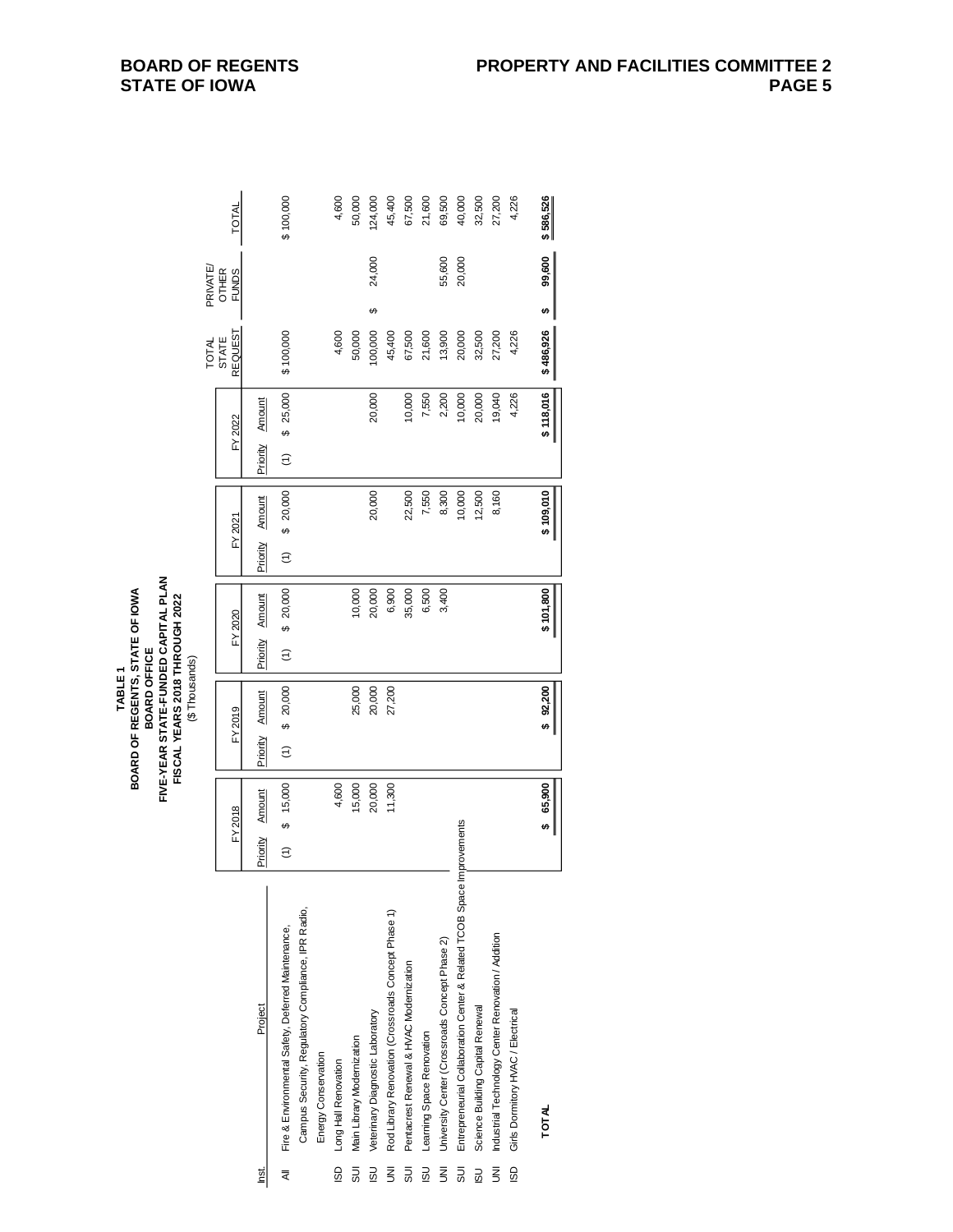| TABLE <sub>2</sub> | UNIVERSITY OF IOWA HOSPITALS AND CLINICS | FY 2018 - FY 2022 FIVE-YEAR CAPITAL PLAN SUMMARY |  |
|--------------------|------------------------------------------|--------------------------------------------------|--|
|                    |                                          |                                                  |  |

FY 2018

ARY

**The projects listed in the Five-Year Capital Plan include only those that are anticipated to be initiated during fiscal years 2018-2022. The plan does not include projects enumerated in the UIHC's FY**  The projects listed in the Five-Year Capital Plan include only those that are anticipated to be initiated during fiscal years 2018-2022. The plan does not include projects enumerated in the UIHC's FY 2016 Capital Plan, including modernization projects associated with implementation of UIHC's Strategic Facilities Master Plan, or those with previously approved budgets for which expenditures **2016 Capital Plan, including modernization projects associated with implementation of UIHC's Strategic Facilities Master Plan, or those with previously approved budgets for which expenditures**  will be made during this five year period. **will be made during this five year period.**

All of These Projects are Contingent Upon the Availability of Self-Generated UHC Funding, UIHC Bond Revenue and/or Gifts, Approval through UIHC's Annual Capital Budget Process, Conclusions /<br>Recommendations Adonted for Re **All of These Projects are Contingent Upon the Availability of Self-Generated UIHC Funding, UIHC Bond Revenue and/or Gifts, Approval through UIHC's Annual Capital Budget Process, Conclusions / Recommendations Adopted for Renovating Existing Facilities as Part of UIHC's Strategic Facilities Master Plan for FY 2006-2035, and Approval of Each Project by the Board of Regents, State of Iowa.**

|                                                                        | (\$ in Thousands) |         |   |         |   |         |             |        |         |             |    |         | <b>Source</b> |
|------------------------------------------------------------------------|-------------------|---------|---|---------|---|---------|-------------|--------|---------|-------------|----|---------|---------------|
| Project                                                                |                   | FY 2018 |   | FY 2019 |   | FY 2020 | FY 2021     |        | FY 2022 |             |    | Total   | of Funds      |
| Fire and Environmental Safety Resolution                               |                   |         |   |         |   |         |             |        |         |             |    |         |               |
| Joint Commission Plan for Improvement (Multiple Projects)              | ↮                 | 650     | ↔ | 650     | ↔ | 750     | ↔           | 750    | ↮       | 750         | ↔  | 3,550   | တ             |
| Fire Protection Systems Replacement / Enhancements (Multiple Projects) |                   | 400     |   | 400     |   | 400     |             | 400    |         | $rac{1}{2}$ |    | 2,000   | စ             |
| Subtotal - Fire and Environmental Safety Resolution                    | <del>ی</del>      | 1,050   | ക | 050     | ക | 1,150   | ക           | 1,150  |         | 1,150       | ക  | 5,550   |               |
| Remodeling/Renovation/Rehabilitation                                   |                   |         |   |         |   |         |             |        |         |             |    |         |               |
| UlHC Facility Infrastructure Investment (Multiple Projects)            | ↔                 | 12,700  | ↔ | 13,700  | ക | 15,000  | \$15,000    |        | ↔       | 20,000      | ക  | 76,400  | თ             |
| UIHC Electrical Power Enhancements (Multiple Projects)                 |                   | 5,800   |   | 5,800   |   | 5,800   |             | 6,300  |         | 6,300       |    | 30,000  | თ             |
| UlHC Facilities Enhancement Program (Multiple Projects)                |                   | 3,000   |   | 5,000   |   | 10,000  |             | 10,000 |         | 10,000      |    | 38,000  | 4, 9, 11      |
| Renovation of Diagnostic and Therapeutic Imaging Laboratories to       |                   |         |   |         |   |         |             |        |         |             |    |         |               |
| Accommodate New Technology (Multiple Projects)                         |                   | 350     |   | 350     |   | 350     |             | 350    |         | 350         |    | 1,750   | 4, 9, 11      |
| Heart and Vascular Office Consolidation                                |                   |         |   | 4,000   |   | 6,000   |             |        |         |             |    | 10,000  | 4, 9          |
| Pneumatic Tube System Supplementation (Multiple Projects)              |                   |         |   | 250     |   | 250     |             | 250    |         | 250         |    | 1,000   | တ             |
| Installation of 3T MRI Unit - UI Stead Family Children's Hospital      |                   |         |   | 150     |   | 7,850   |             |        |         |             |    | 8,000   | 4, 9          |
| Single Bed Inpatient Room Conversion (Multiple Projects)               |                   |         |   |         |   | 15,150  |             | 20,850 |         | 30,000      |    | 66,000  | 4, 9, 11      |
| Subtotal Remodeling/Renovation/Rehabilitation*                         | ↮                 | 21,850  | ↮ | 29,250  | ↮ | 60,400  | 52,750<br>ø |        | ↮       | 66,900      | မာ | 231,150 |               |
| Grand Total - UIHC                                                     | ↮                 | 22,900  | ↮ | 30,300  | ↮ | 61,550  | \$53,900    |        | ↮       | 68,050      | ↔  | 236,700 |               |

2022 period. In accord with long-standing practice, any such changes which arise will be fully documented for consideration and approval by the Board of Regents, State of Iowa. 2022 period. In accord with long-standing practice, any such changes which arise will be fully documented for consideration and approval by the Board of Regents, State of lowa.

| Õ |  |
|---|--|
|   |  |
|   |  |
|   |  |

|                     | Departmental Renewal and Replacement Funds 9 University Hospitals Building Usage Funds<br>ю | Auxiliary Service or Enterprise Revenue Bonds 10 Ctr for Disabilities & Dev Building Usage Funds | 11 UIHC Bonds<br>lowa DOT (Road Use Tax Funds)<br>۴ | Student Health Fees |
|---------------------|---------------------------------------------------------------------------------------------|--------------------------------------------------------------------------------------------------|-----------------------------------------------------|---------------------|
| ource of Funds Key: | State Appropriation or Bonding Authorization                                                | <b>Building Renewal Funds</b>                                                                    | ents<br>Income from Treasurer's Temporary Investme  | Gifts and Grants    |

amual capital budget process, finalizing specific renovation projects associated with UHC's strategic facilities plan for FY 2006-2035, and approval of each project by the Board of Regents, State of lowa. In addition, the<br> "cuttingedge" responsibility of the UHC constantly brings about some revision in planning. While the foregoing enumeration includes all projects now envisioned for the FY2018-2022 period, it is likely that the dynamics of **clinical service-educational demands and corollary societal forces, and accreditation and regulatory requirements will mandate other projects as time moves on. In accord with long-standing practice, any such changes**  As previously noted, all of the projects identified in UIHC's Five Year Capital Plan are contingent on the availability of self-generated UI Hospitals and Clinics funding, UIHC bond revenue and/or gifts, approval through U As proviously noted, all of the projects identified in UHC's Five projects including Year Capital Plan are contingent on the availability of self-generated UI Hospitals and Clinics funding, UIHC's proventing under gifts, a annual capital process, finalizing specific renovation projects associated with UHC's strategic facilities plan for FY 2006-2035, and approval of each project by the Board of Regents, State of low a. In addition, the **which arise will be fully documented for consideration and approval by the Board of Regents, State of Iowa.**  which arise will be fully documented for consideration and approval by the Board of Regents, State of low a.

 $\overline{1}$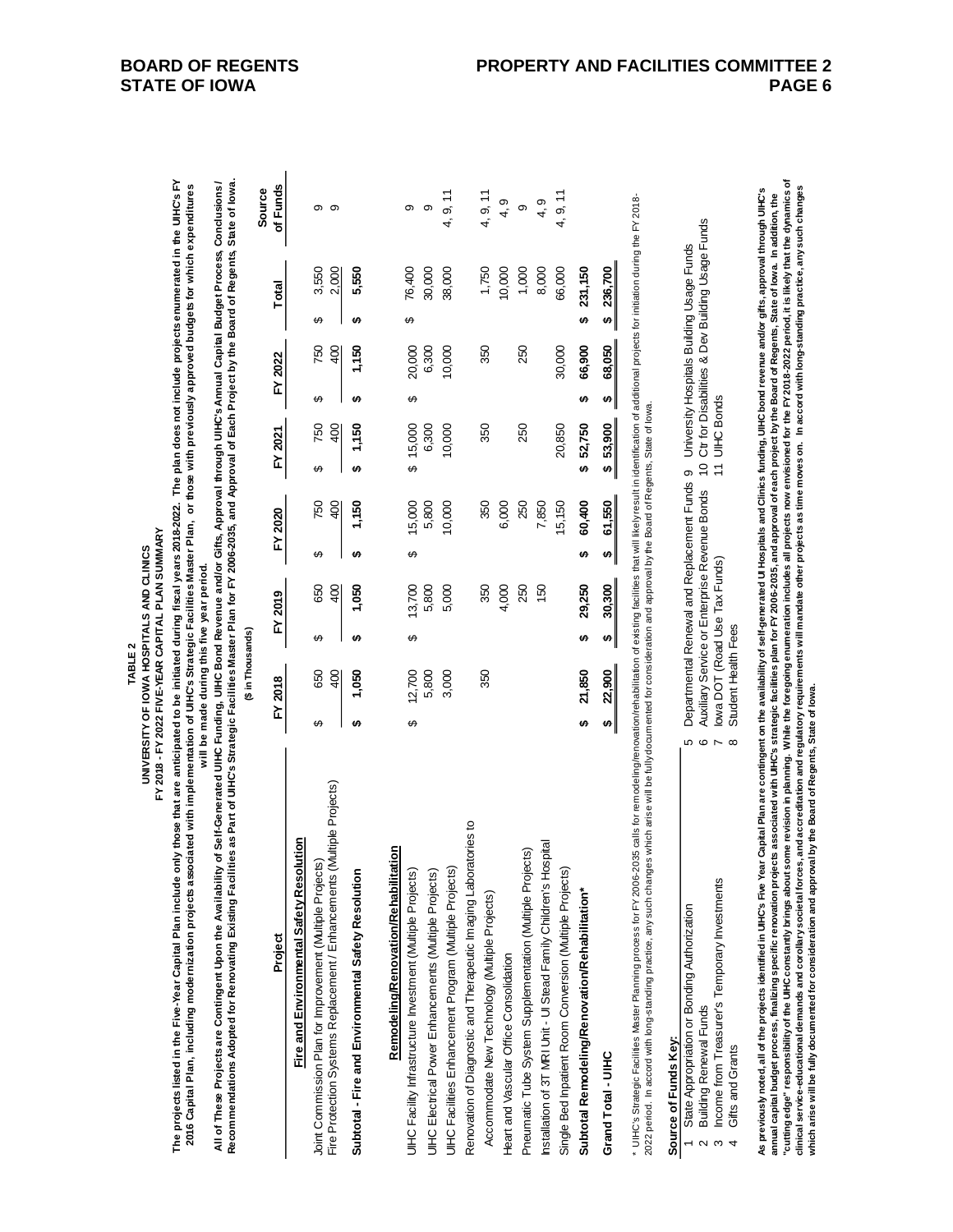|                                                                                                                                                                      |                                |                    |   |                                                                                                                         | TABLE <sub>3</sub> | OTHER-FUNDS FIVE-YEAR CAPITAL PLANS |          |                                                                                   |   |         |                                                                |                          |
|----------------------------------------------------------------------------------------------------------------------------------------------------------------------|--------------------------------|--------------------|---|-------------------------------------------------------------------------------------------------------------------------|--------------------|-------------------------------------|----------|-----------------------------------------------------------------------------------|---|---------|----------------------------------------------------------------|--------------------------|
|                                                                                                                                                                      |                                |                    |   | (\$Thousands)                                                                                                           |                    |                                     |          |                                                                                   |   |         |                                                                |                          |
|                                                                                                                                                                      |                                | FY 2018            |   | FY 2019                                                                                                                 |                    | FY 2020                             |          | FY 2021                                                                           |   | FY 2022 | Five Year<br>Total                                             | of Funds<br>Source       |
| University of lowa                                                                                                                                                   |                                |                    |   |                                                                                                                         |                    |                                     |          |                                                                                   |   |         |                                                                |                          |
| Campus Repairs and Improvements                                                                                                                                      | ↮                              | 450                | ↮ | 450                                                                                                                     | ↮                  | 450                                 | $\Theta$ | 450                                                                               | ↮ | 450     | 2,250<br>↮                                                     | 2,3                      |
| Correction of Deferred Maintenance                                                                                                                                   |                                | 10,000             |   | 10,000                                                                                                                  |                    | 10,000                              |          | 10,000                                                                            |   | 10,000  | 50,000                                                         | 2,3                      |
| Fire Safety Projects                                                                                                                                                 |                                | 1,100              |   | 1,100                                                                                                                   |                    | 1,100                               |          | 1,100                                                                             |   | 1,100   | 5,500                                                          | 2,3                      |
| Security Access                                                                                                                                                      |                                | 300                |   | 300                                                                                                                     |                    | 300                                 |          | 300                                                                               |   | 300     | 1,500                                                          | 2,3                      |
| General Classroom / Laboratory Improvements                                                                                                                          |                                | 400                |   | 400                                                                                                                     |                    | 400                                 |          | 400                                                                               |   | 400     | 2,000                                                          | $\sim$                   |
| Institutional Roads Program                                                                                                                                          |                                | 630                |   | 630                                                                                                                     |                    | 630                                 |          | 632                                                                               |   | 632     | 3,154                                                          | $\overline{\phantom{a}}$ |
| Parking System - Improvements & Replacements                                                                                                                         |                                | 3,900              |   | 3,900                                                                                                                   |                    | 3,900                               |          | 3,900                                                                             |   | 3,900   | 19,500                                                         | 5,6                      |
| Burge Hall Public Area Renovations                                                                                                                                   |                                | 1,700              |   | 1,700                                                                                                                   |                    | 1,700                               |          | 1,700                                                                             |   |         | 6,800                                                          | Ю                        |
| Burge Hall Lower Level Student Space Renovation                                                                                                                      |                                |                    |   | 3,100                                                                                                                   |                    | 3,100                               |          |                                                                                   |   |         | 6,200                                                          | $\mathbf 5$              |
| Currier Hall Floor Lounge Additions                                                                                                                                  |                                |                    |   |                                                                                                                         |                    |                                     |          | 1,000                                                                             |   |         | 1,000                                                          | 5                        |
| Daum Hall Public Area Renovations                                                                                                                                    |                                | 1,500              |   | 1,500                                                                                                                   |                    |                                     |          |                                                                                   |   |         | 3,000                                                          |                          |
| Hilcrest Hall Public Area Renovations                                                                                                                                |                                |                    |   |                                                                                                                         |                    | 1,000                               |          | 1,000                                                                             |   | 1,000   | 3,000                                                          | 6 6 6                    |
| Hillcrest Hall Plumbing & Vanity Replacement                                                                                                                         |                                | 1,650              |   |                                                                                                                         |                    |                                     |          |                                                                                   |   |         | 1,650                                                          |                          |
| Hillcrest Hall Door & Frame Replacement                                                                                                                              |                                |                    |   |                                                                                                                         |                    | 500                                 |          | 500                                                                               |   |         | 1,000                                                          |                          |
| Mayflower Hall Floor Lounges                                                                                                                                         |                                |                    |   |                                                                                                                         |                    |                                     |          | 1,500                                                                             |   | 1,500   | 3,000                                                          |                          |
| Rienow Hall Public Area Renovations                                                                                                                                  |                                |                    |   |                                                                                                                         |                    |                                     |          |                                                                                   |   | 1,500   | 1,500                                                          | 6 6 6 6                  |
| Slater Hall Public Area Renovations                                                                                                                                  |                                |                    |   |                                                                                                                         |                    | 1,500                               |          | 1,500                                                                             |   |         | 3,000                                                          |                          |
| University Housing Improvements & Replacements                                                                                                                       |                                | 6,647              |   | 4,984                                                                                                                   |                    | 3,218                               |          | 4,091                                                                             |   | 7,132   | 26,072                                                         |                          |
| Telecommunications Improvements                                                                                                                                      |                                | 3,100              |   | 3,100                                                                                                                   |                    | 3,100                               |          | 3,100                                                                             |   | 3,100   | 15,500                                                         | <b>5 5 6</b>             |
| Power Plant - Capacity Expansion                                                                                                                                     |                                | 22,000             |   | 22,000                                                                                                                  |                    |                                     |          |                                                                                   |   |         | 44,000                                                         |                          |
| Rebuild Currier Steam Tunnel - Bloomington to Burge                                                                                                                  |                                | 1,850              |   |                                                                                                                         |                    |                                     |          |                                                                                   |   |         | 1,850                                                          | 5                        |
| Flood Knife Gate Valves on Storm Sewers                                                                                                                              |                                | 900                |   | 625                                                                                                                     |                    |                                     |          |                                                                                   |   |         | 1,525                                                          | Б                        |
| Old Capitol Tunnel                                                                                                                                                   |                                | 4,000              |   | 8,000                                                                                                                   |                    |                                     |          |                                                                                   |   |         | 12,000                                                         | 5                        |
| Rebuild Currier Steam Tunnel - Market to Bloomington                                                                                                                 |                                |                    |   |                                                                                                                         |                    | 4,000                               |          |                                                                                   |   |         | 4,000                                                          | 5,6                      |
| Rebuild Currier Steam Tunnel - Jefferson to Market                                                                                                                   |                                |                    |   |                                                                                                                         |                    | 4,000                               |          |                                                                                   |   |         | 4,000                                                          | 5,6                      |
| Water Plant - Improvements & New River Water Intake                                                                                                                  |                                |                    |   |                                                                                                                         |                    | 1,200                               |          |                                                                                   |   |         | 1,200                                                          | 5                        |
| Power Plant - Turbine Generator 1 and 5 Replacemer                                                                                                                   |                                |                    |   |                                                                                                                         |                    | 3,000                               |          | 3,000                                                                             |   |         | 6,000                                                          | 5,6                      |
| Increase Chilled Water Capacity Main Campus                                                                                                                          |                                |                    |   |                                                                                                                         |                    | 10,000                              |          |                                                                                   |   |         | 10,000                                                         | 5,6                      |
| MU Tunnel & MU Old Cap Tunnel Combination - Direct Bury Steam Lines                                                                                                  |                                |                    |   |                                                                                                                         |                    | 4,000                               |          | 4,000                                                                             |   | 4,000   | 12,000                                                         | 5,6                      |
| Mechanical Distrib - Direct Bury Steam Lines Art Campus                                                                                                              |                                |                    |   |                                                                                                                         |                    |                                     |          |                                                                                   |   | 4,860   | 4,860                                                          | 5,6                      |
| Central Emergency Backup - Phase 2 Main Campus                                                                                                                       |                                |                    |   |                                                                                                                         |                    |                                     |          |                                                                                   |   | 10,000  | 10,000                                                         | 5,6                      |
| Total - SUI                                                                                                                                                          | ↮                              | 60,127             | ↮ | 61,789                                                                                                                  | ↮                  | 57,098                              | ↮        | 38,173                                                                            | ↮ | 49,874  | 267,061<br>$\bullet$                                           |                          |
| 3 Income from Treasurer's Temporary Investments<br>1 State Appropriation or Bonding Authorization<br>General Fund Building Renewal<br>Source of Funds Key:<br>$\sim$ | 66<br>$\overline{\phantom{a}}$ |                    |   | Departmental Renewal and Replacement Funds<br>Auxiliary Serv. or Enterprise Rev. Bonds<br>lowa DOT (Road Use Tax Funds) |                    |                                     |          | 9 University Hospital Building Usage Fund<br>11 University Hospital Revenue Bonds |   |         | 10 Center for Disabilities and Development Building Usage Fund |                          |
| Gifts and Grants<br>$\downarrow$                                                                                                                                     | $\infty$                       | Student Health Fee |   |                                                                                                                         |                    |                                     |          | 12 Federal Appropriations                                                         |   |         |                                                                |                          |

**PAGE 7**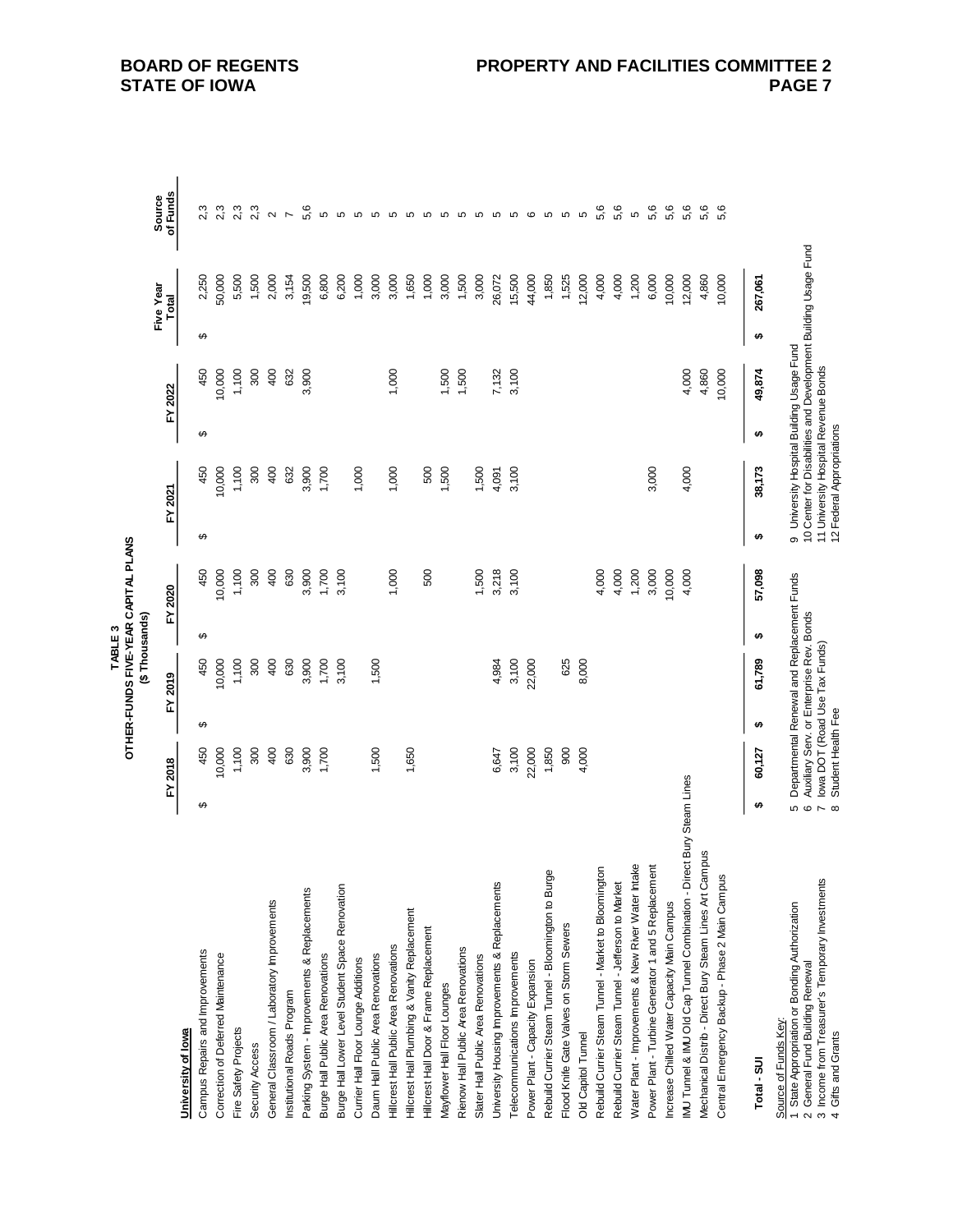|                                                                                  |               |                                                                           |          | (\$Thousands)<br>TABLE <sub>3</sub> |   | OTHER-FUNDS FIVE-YEAR CAPITAL PLANS |                        |                                                                   |   |         |   |                                                                                                             |                    |
|----------------------------------------------------------------------------------|---------------|---------------------------------------------------------------------------|----------|-------------------------------------|---|-------------------------------------|------------------------|-------------------------------------------------------------------|---|---------|---|-------------------------------------------------------------------------------------------------------------|--------------------|
|                                                                                  |               | FY 2018                                                                   | ŗ        | 2019                                |   | FY 2020                             |                        | FY 2021                                                           |   | FY 2022 |   | Five Year<br>Total                                                                                          | Source<br>of Funds |
| Iowa State University                                                            |               |                                                                           |          |                                     |   |                                     |                        |                                                                   |   |         |   |                                                                                                             |                    |
| Replacement<br>Turbine Generator No. 5 Overhaul<br>Power Plant Fire Alarm System | ↮             | 500<br>500                                                                |          |                                     |   |                                     |                        |                                                                   |   |         | ↮ | 500<br>500                                                                                                  | ဖ ဖ ဖ              |
| Power Plant Stoker Building Repairs                                              |               | 200                                                                       |          |                                     |   |                                     |                        |                                                                   |   |         |   | 200                                                                                                         |                    |
| Bidg Utility Infrastructure<br>Advanced Teaching & Research                      |               | 325                                                                       |          |                                     |   |                                     |                        |                                                                   |   |         |   | 325                                                                                                         | $\mathbf 0$        |
| Student Innovation Infrastructure                                                |               |                                                                           | $\theta$ |                                     |   |                                     |                        |                                                                   |   |         |   | 700                                                                                                         |                    |
| Power Plant Station Power Improvements                                           |               | 350<br>500                                                                |          | 350<br>1,500                        | ↮ | 1,000                               |                        |                                                                   |   |         |   | 3,000                                                                                                       | $\circ$            |
| lowa State Center Steam System Replacement                                       |               | 750                                                                       |          | 750                                 |   | 500                                 | $\boldsymbol{\varphi}$ | 500                                                               |   |         |   | 2,500                                                                                                       | $\mathbf  \circ$   |
| Hixson-Lied Academic Center Addition                                             |               | 3,500                                                                     |          | 3,500                               |   |                                     |                        |                                                                   |   |         |   | 7,000                                                                                                       | 4,6                |
| Gerdin Building Addition                                                         |               | 12,150                                                                    |          | 5,200                               |   | 5,200                               |                        |                                                                   |   |         |   | 22,550                                                                                                      | 4,5                |
| Memorial Union Remodeling                                                        |               | 5,000                                                                     |          | 5,000                               |   | 2,000                               |                        |                                                                   |   |         |   | 12,000                                                                                                      | 3,4,6              |
| acilities<br>Swine Teaching and Research F                                       |               | 1,400                                                                     |          | 2,800                               |   | 2,800                               |                        |                                                                   |   |         |   | 7,000                                                                                                       | 4                  |
| Grain/Feed Mill Facility                                                         |               |                                                                           |          | 4,300                               |   | 8,600                               |                        | 8,600                                                             |   |         |   | 21,500                                                                                                      | 4                  |
| Memorial Union Parking Ramp Façade                                               |               | 4,500                                                                     |          |                                     |   |                                     |                        |                                                                   |   |         |   | 4,500                                                                                                       | Б                  |
| Telecommunications                                                               |               | 5,760                                                                     |          | 3,860                               |   | 3,860                               |                        | 3,860                                                             | ↔ | 3,860   |   | 21,200                                                                                                      | $\circ$            |
| Institutional Roads Program                                                      |               | 800                                                                       |          | 800                                 |   | 800                                 |                        | 802                                                               |   | 802     |   | 4,004                                                                                                       | $\overline{ }$     |
| West Campus Parking Structure                                                    |               |                                                                           |          |                                     |   |                                     |                        | 23,300                                                            |   |         |   | 23,300                                                                                                      | $\mathbf{\circ}$   |
| lowa State Center Parking and Drive Improvements                                 |               |                                                                           |          | 1,200                               |   | 5,000                               |                        |                                                                   |   | 5,200   |   | 11,400                                                                                                      | $\mathbf{\circ}$   |
| Frederiksen Court - Life Cycle Paint and Carpet                                  |               | 800                                                                       |          | 900                                 |   | 900                                 |                        | 900                                                               |   | 900     |   | 4,500                                                                                                       | $\mathbf \circ$    |
| Residence System - Elevator Code Issues                                          |               | 805                                                                       |          | 915                                 |   |                                     |                        | 375                                                               |   |         |   | 2,095                                                                                                       | $\mathbf{\circ}$   |
| Schilletter Village - Replace Roofs, Windows & Decks                             |               | 300                                                                       |          |                                     |   |                                     |                        |                                                                   |   |         |   | 300                                                                                                         | $\mathbf{\circ}$   |
| WW Commons - Replace Roof                                                        |               | 500                                                                       |          |                                     |   |                                     |                        |                                                                   |   |         |   | 500                                                                                                         | $\circ$            |
| Buchanan - Bathroom Improvements                                                 |               |                                                                           |          |                                     |   |                                     |                        | 1,300                                                             |   | 1,300   |   | 2,600                                                                                                       | $\mathbf 0$        |
| Linden - Restrooms, Flooring, Paint, Lighting                                    |               |                                                                           |          | 2,120                               |   |                                     |                        |                                                                   |   |         |   | 2,120                                                                                                       | $\circ$            |
| Linden - Replace Windows                                                         |               |                                                                           |          | 800                                 |   |                                     |                        |                                                                   |   |         |   | 800                                                                                                         | $\pmb{\circ}$      |
| Replace Windows<br>Maple/Willow/Larch Commons                                    |               |                                                                           |          |                                     |   | 500                                 |                        |                                                                   |   |         |   | 500                                                                                                         | $\pmb{\circ}$      |
| Friley - Replace Convectors                                                      |               |                                                                           |          | 550                                 |   | 550                                 |                        | 550                                                               |   |         |   | 1,650                                                                                                       | $\mathbf 0$        |
| Wallace Hall - Replace Windows, Flooring, Paint, Lighting                        |               | 2,400                                                                     |          |                                     |   |                                     |                        |                                                                   |   |         |   | 2,400                                                                                                       | $\circ$            |
| Wallace Wilson Commons - Replace Windows, Remodel                                |               |                                                                           |          |                                     |   |                                     |                        | 835                                                               |   |         |   | 835                                                                                                         | $\mathbf \circ$    |
| Maple Hall - Replace Flooring, Sinks, Paint & Lighting                           |               |                                                                           |          | 1,500                               |   |                                     |                        |                                                                   |   |         |   | 1,500                                                                                                       | $\mathbf \omega$   |
|                                                                                  |               |                                                                           |          | 250                                 |   |                                     |                        |                                                                   |   |         |   | 250                                                                                                         | $\circ$            |
| Maple Hall - Upgrade Fire Alarm System                                           |               |                                                                           |          |                                     |   |                                     |                        |                                                                   |   |         |   |                                                                                                             |                    |
| Helser Hall - Replace Windows                                                    |               |                                                                           |          |                                     |   | 805                                 |                        |                                                                   |   |         |   | 805                                                                                                         | $\circ$            |
| Helser Hall - New Student Room Furniture                                         |               |                                                                           |          |                                     |   | 1,600                               |                        |                                                                   |   |         |   | 1,600                                                                                                       | $\circ$            |
| Helser Hall - Remove Built-ins, New Flooring, Bathrooms                          |               |                                                                           |          |                                     |   | 3,180                               |                        |                                                                   |   |         |   | 3,180                                                                                                       | $\mathbf \omega$   |
| Frederiksen Court - Roof Replacement                                             |               |                                                                           |          |                                     |   |                                     |                        | 500                                                               |   | 500     |   | 1,000                                                                                                       | $\circ$            |
| Friley - Replace Windows                                                         |               | 800                                                                       |          | 800                                 |   | 800                                 |                        |                                                                   |   |         |   | 2,400                                                                                                       | $\circ$            |
| Friley - Bathroom Improvements                                                   |               | 525                                                                       |          | 600                                 |   | 550                                 |                        | 550                                                               |   |         |   | 2,225                                                                                                       | $\circ$            |
| Friley - Life Cycle Flooring                                                     |               |                                                                           |          |                                     |   | 500                                 |                        | 500                                                               |   | 500     |   | 1,500                                                                                                       | $\mathbf \omega$   |
| Friley - Replace Roof                                                            |               | 200                                                                       |          | 200                                 |   | 200                                 |                        | 200                                                               |   |         |   | 800                                                                                                         | $\circ$            |
| Friley - Replace Window Air Conditioners                                         |               |                                                                           |          |                                     |   |                                     |                        | 800                                                               |   |         |   | 800                                                                                                         | $\circ$            |
| Oak/Elm - Replace Windows                                                        |               |                                                                           |          | $\overline{p}$                      |   |                                     |                        |                                                                   |   |         |   | 700                                                                                                         | $\circ$            |
| Flooring, Lighting and Paint<br>Oak/Elm - Replace Restrooms,                     |               |                                                                           |          | 1,500                               |   |                                     |                        |                                                                   |   |         |   | 1,500                                                                                                       | $\mathbf \omega$   |
| Oak/Elm - Add Passenger Elevator                                                 |               |                                                                           |          |                                     |   | 1,000                               |                        |                                                                   |   |         |   | 1,000                                                                                                       | $\mathbf{\circ}$   |
| Richardson Court Neighborhood - Upgrade Electrical Service                       |               |                                                                           |          |                                     |   |                                     |                        | 2,500                                                             |   |         |   | 2,500                                                                                                       | $\circ$            |
| Correct Deferred Maintenance                                                     |               | $rac{1}{2}$                                                               |          | 125                                 |   | 125                                 |                        | 345                                                               |   | 500     |   | 1,495                                                                                                       | $\mathbf{\circ}$   |
| Wilson - Replace Windows                                                         |               | 900                                                                       |          |                                     |   |                                     |                        |                                                                   |   |         |   | 800                                                                                                         | $\circ$            |
| Flooring, Lighting and Paint<br>Wilson - Replace Student Room                    |               | 500                                                                       |          |                                     |   |                                     |                        |                                                                   |   |         |   | 1,500                                                                                                       | $\mathbf c$        |
|                                                                                  |               |                                                                           |          |                                     |   |                                     |                        |                                                                   |   |         |   |                                                                                                             |                    |
| Total-ISU                                                                        | ↮             | 46,465                                                                    | ₩        | 40,220                              | ↮ | 40,470                              | ₩                      | 46,417                                                            | ₩ | 13,562  | ₩ | 187,134                                                                                                     |                    |
| Authorization<br>State Appropriation or Bonding<br>Source of Funds Key:          |               | Departmental Renewal and Replacement Funds                                |          |                                     |   |                                     |                        |                                                                   |   |         |   | 9 University Hospital Building Usage Fund<br>10 Center for Disabilities and Development Building Usage Fund |                    |
| General Fund Building Renewal<br>$\mathbf{\sim}$                                 | 6             | Auxiliary Serv. or Enterprise Rev. Bonds<br>lowa DOT (Road Use Tax Funds) |          |                                     |   |                                     |                        |                                                                   |   |         |   |                                                                                                             |                    |
| 3 Income from Treasurer's Temporary Investments<br>4 Gifts and Grants            | $\sim \infty$ | Student Health Fee                                                        |          |                                     |   |                                     |                        | 11 University Hospital Revenue Bonds<br>12 Federal Appropriations |   |         |   |                                                                                                             |                    |

4 Gifts and Grants and Grants 8 Student Health Fee 12 Federal Appropriations 8 Student Appropriations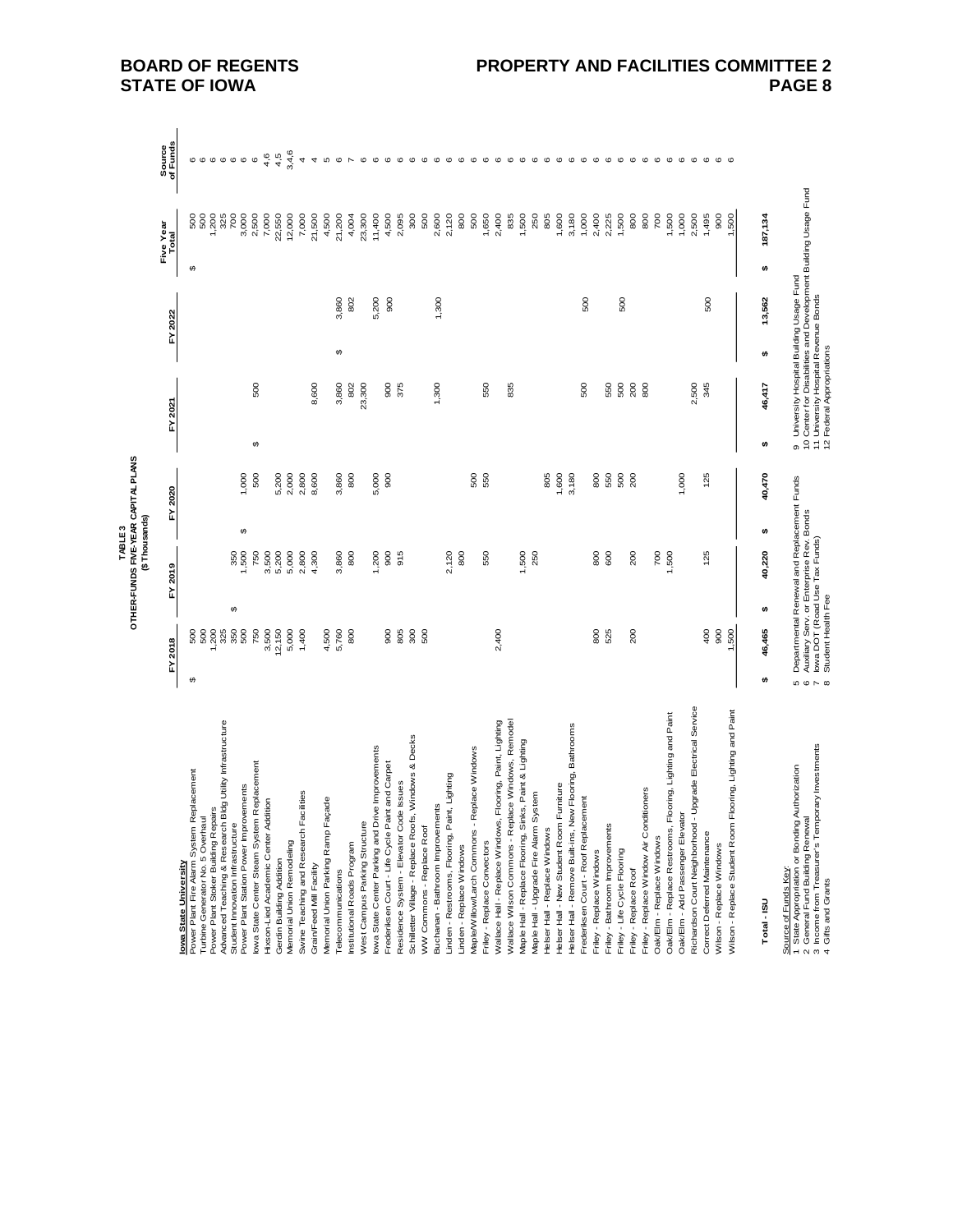| OTHER-FUNDS FIVE-YEAR CAPITAL PLANS<br>(\$Thousands)<br>TABLE <sub>3</sub> |  |
|----------------------------------------------------------------------------|--|
|----------------------------------------------------------------------------|--|

|                                                                                                                                                                                                                                  |   | FY 2018 |   | FY 2019 |   | FY 2020 |   | FY 2021                                                                                                                                                                                                         |   | FY 2022        |   | Five Year<br>Total | of Funds<br>Source |
|----------------------------------------------------------------------------------------------------------------------------------------------------------------------------------------------------------------------------------|---|---------|---|---------|---|---------|---|-----------------------------------------------------------------------------------------------------------------------------------------------------------------------------------------------------------------|---|----------------|---|--------------------|--------------------|
|                                                                                                                                                                                                                                  |   |         |   |         |   |         |   |                                                                                                                                                                                                                 |   |                |   |                    |                    |
| University of Northern lowa                                                                                                                                                                                                      |   |         |   |         |   |         |   |                                                                                                                                                                                                                 |   |                |   |                    |                    |
| Institutional Roads                                                                                                                                                                                                              | ↮ | 400     | ↮ | 400     |   |         | ↮ | $\frac{40}{1}$                                                                                                                                                                                                  | ↮ | $\frac{40}{1}$ | ↮ | 1,602              |                    |
| Hagemann, Noehren Halls Roofs                                                                                                                                                                                                    |   | 350     |   | 700     |   |         |   |                                                                                                                                                                                                                 |   |                |   | 1,050              |                    |
| Campbell Hall Replacement                                                                                                                                                                                                        |   |         |   |         |   |         |   | 30,000                                                                                                                                                                                                          |   | 30,000         |   | 60,000             | $\circ$            |
| Residence System - ResNet Upgrades                                                                                                                                                                                               |   |         |   |         |   |         |   | 1,000                                                                                                                                                                                                           |   |                |   | 1,000              | ဖ                  |
| Redeker Center Skywalk Roof & Window Replacement                                                                                                                                                                                 |   |         |   |         |   | 500     |   | 500                                                                                                                                                                                                             |   |                |   | 1,000              | $\circ$            |
| Hillside Courts - Demo                                                                                                                                                                                                           |   |         |   |         |   | 2,000   |   |                                                                                                                                                                                                                 |   |                |   | 2,000              |                    |
| <b>Voehren Hall Restroom Remodels</b>                                                                                                                                                                                            |   | 1,200   |   | 1,200   |   |         |   |                                                                                                                                                                                                                 |   |                |   | 2,400              |                    |
| Residence Hall Vanity Replacements                                                                                                                                                                                               |   |         |   |         |   | 1,000   |   | 1,000                                                                                                                                                                                                           |   | 700            |   | 2,700              | $\circ$            |
| Residence Hall Cabinet Replacements                                                                                                                                                                                              |   | 1,100   |   | 1,100   |   | 700     |   | 700                                                                                                                                                                                                             |   |                |   | 3,600              | ဖ                  |
| Maucker Retail Upgrade                                                                                                                                                                                                           |   | 500     |   |         |   |         |   |                                                                                                                                                                                                                 |   |                |   | 500                | ဖ                  |
| Maucker Union - Carpet / Furniture Replacement                                                                                                                                                                                   |   | 250     |   |         |   |         |   |                                                                                                                                                                                                                 |   |                |   | 250                | $\circ$            |
| Maucker Union - Annual Improvements                                                                                                                                                                                              |   | S       |   | 8       |   | 50      |   | SO                                                                                                                                                                                                              |   | SO             |   | 250                | ဖ                  |
| Dome Turf Replacement                                                                                                                                                                                                            |   | 6,000   |   |         |   |         |   |                                                                                                                                                                                                                 |   |                |   | 6,000              | 4                  |
| Football Team Room                                                                                                                                                                                                               |   | 500     |   |         |   |         |   |                                                                                                                                                                                                                 |   |                |   | 500                | 4                  |
| Basketball / Volleyball Practice Facility                                                                                                                                                                                        |   |         |   | 24,580  |   |         |   |                                                                                                                                                                                                                 |   |                |   | 24,580             |                    |
| UNI Dome Restroom and Club Boxes                                                                                                                                                                                                 |   |         |   |         |   |         |   | 22,000                                                                                                                                                                                                          |   |                |   | 22,000             | 4                  |
| Resurface<br>UNI-Dome - Mark Messersmith Track & Field - I                                                                                                                                                                       |   | 1,000   |   |         |   |         |   |                                                                                                                                                                                                                 |   |                |   | 1,000              | 4                  |
| Parking System - General Maintenance of Parking Lots                                                                                                                                                                             |   | 50      |   | 8       |   | 250     |   |                                                                                                                                                                                                                 |   |                |   | 350                | $\tilde{c}$        |
| Parking System Capital Renewal                                                                                                                                                                                                   |   |         |   |         |   |         |   |                                                                                                                                                                                                                 |   | 200            |   | 200                | $\overline{c}$     |
| ROTH Complex Parking Reconstruction                                                                                                                                                                                              |   | 350     |   |         |   |         |   |                                                                                                                                                                                                                 |   |                |   | 350                | $\tilde{c}$        |
| Gilchrist "A" Parking Lot Rehabilitation                                                                                                                                                                                         |   |         |   |         |   |         |   | 350                                                                                                                                                                                                             |   |                |   | 350                | $\tilde{c}$        |
| Wellness and Rec. Center Lot Rehabilitation                                                                                                                                                                                      |   |         |   | 200     |   |         |   |                                                                                                                                                                                                                 |   |                |   | 200                | $\tilde{c}$        |
| Campus Recreation Fields Relocation                                                                                                                                                                                              |   | 750     |   |         |   |         |   |                                                                                                                                                                                                                 |   |                |   | 750                | S                  |
| Power Plant Boiler #3 Electrical Infrastructure                                                                                                                                                                                  |   |         |   |         |   | 1,200   |   |                                                                                                                                                                                                                 |   |                |   | 1,200              | $\circ$            |
| Steam Distribution System Replacement Phase 2                                                                                                                                                                                    |   |         |   |         |   |         |   | 24,800                                                                                                                                                                                                          |   |                |   | 24,800             | ဖ                  |
| Cooling Tower Replacement                                                                                                                                                                                                        |   |         |   |         |   |         |   | 2,200                                                                                                                                                                                                           |   |                |   | 2,200              | G                  |
| <b>Building Repair</b>                                                                                                                                                                                                           |   | 1,400   |   | 1,400   |   | 1,400   |   | 1,400                                                                                                                                                                                                           |   | 1,400          |   | 7,000              | $\sim$             |
| Total - UNI                                                                                                                                                                                                                      | Ð | 13,900  | ₩ | 29,680  | ₩ | 7,100   | ₩ | 84,401                                                                                                                                                                                                          | ₩ | 32,751         | ₩ | 167,832            |                    |
| GRAND TOTAL                                                                                                                                                                                                                      | ₩ | 120,492 | ₩ | 131,689 | ₩ | 104,668 | ₩ | 168,991                                                                                                                                                                                                         | ₩ | 96,187         | ₩ | 622,027            |                    |
| 3 Income from Treasurer's Temporary Investments<br>Departmental Renewal and Replacement Funds<br>1 Capital Appropriation or Bonding Authorization<br>Building Renewal (Repair) Funds<br>Source of Funds Key:<br>Gifts and Grants |   |         |   |         |   |         |   | 6 Auxiliary Service or Enterprise Revenue Bonds<br>8 University Hospitals Building Usage Fund<br>7 Institutional Roads Funds (lowa DOT)<br>9 University Hospitals Revenue Bonds<br>10 Parking System Operations |   |                |   |                    |                    |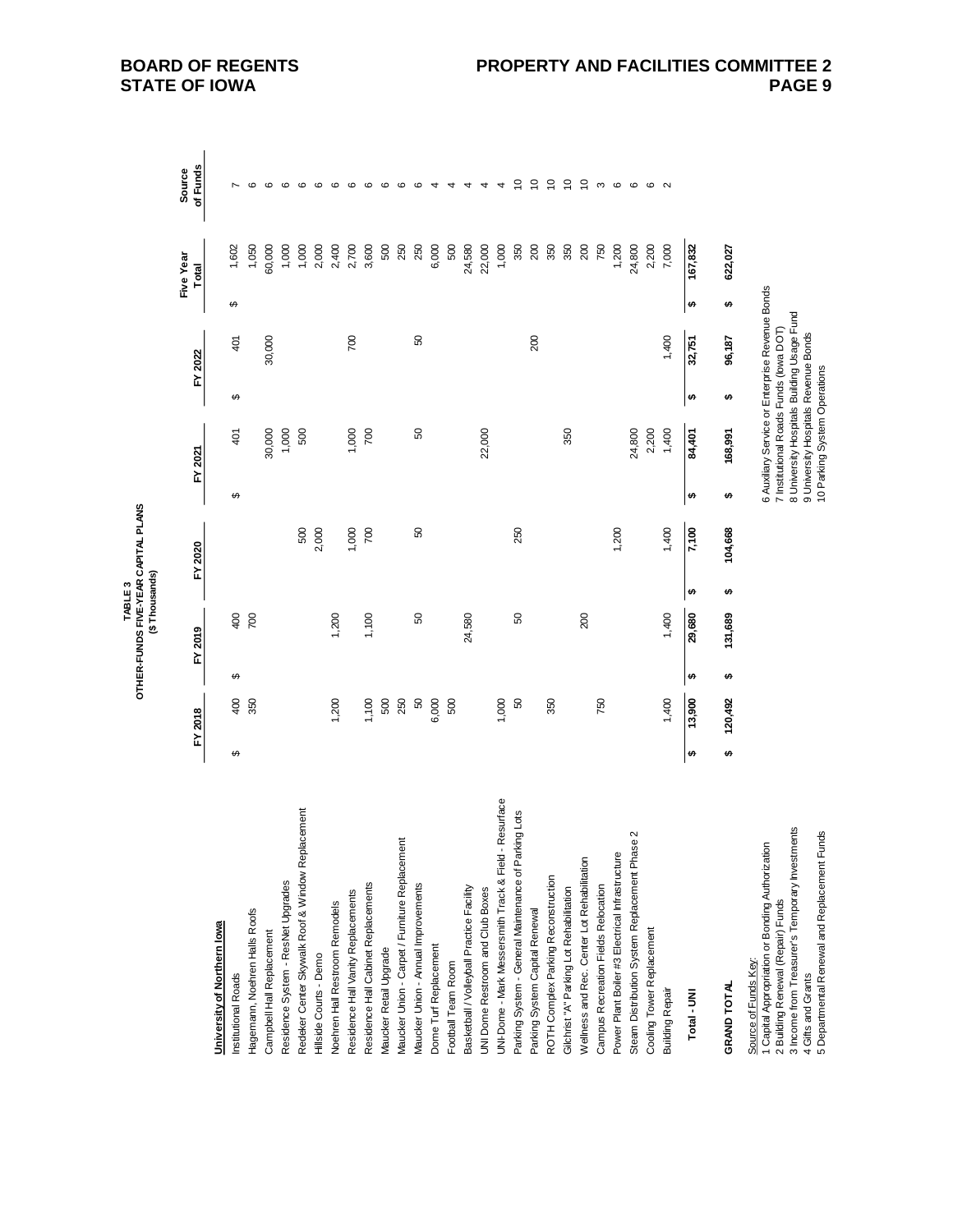## **FY 2018 Capital Project Descriptions**

## ISD – Long Hall Renovation FY 2018 State Request

\$4.6 million

J. Schuyler Long Hall, built in 1930, serves as the high school and middle school building. It is an inefficient building with inadequate ventilation and air circulation. The project would replace the heating and air conditioning systems; upgrade the electrical system including new lighting and power; install a fire suppression system; address issues with tuck pointing of the brick and mortar, replace the windows and renovate classrooms to accommodate the needs of deaf and blind students.

In addition to problems with ventilation and air circulation, there are environmental issues such as water seeping into the walls and in/around the windows, creating water issues and mold within the building. The building is not equipped with a fire suppression system. There are old, inefficient window air conditioning units and a cast iron heating system. The lighting and electrical system need to be upgraded.

Having a renovated building is key to the development of a regional program at ISD for students who are blind, visually impaired, deaf, hard of hearing or deaf/blind. The project would provide an efficient, safe and contemporary setting to support appropriate educational services, adding to the continuum of educational placement or services.

### SUI – Library Modernization **FY 2018** State Request

\$15.0 million

During the last 30 years, technological capabilities, financial realities, and the emergence of an "electronic information society" have brought about a dramatic change in the way the libraries fulfill their missions. With the exception of the new Learning Commons (see below), the Main University Library remains essentially as it was built in 1951. The Main Library contains 427,188 gross square feet of space and has a deferred maintenance need of more than \$29.6 million, the most of any University building.

The project would provide for the second phase of the modernization of the Main Library; the improvements would expand and complement the now-completed Library Learning Commons project. That project resulted in immediate changes in campus use of the facility; during the past year, there were more than one million visits to the building. The proposed project would support the library as the new home for the "academic neighborhood" and student success and would allow the Main Library and the Museum of Art (to be located south of the Library) to work together.

In addition to updated mechanical and electrical systems, spaces need to be reconfigured to support modern student learning and studying methods. Accessibility will be improved and the functionality of the University library system will be advanced and will be well-positioned for future generations of University students.

The FY 2018 requested funds of \$15.0 million would begin the project. The five-year plan includes an additional \$35.0 million for the project in FY 2019 – FY 2020.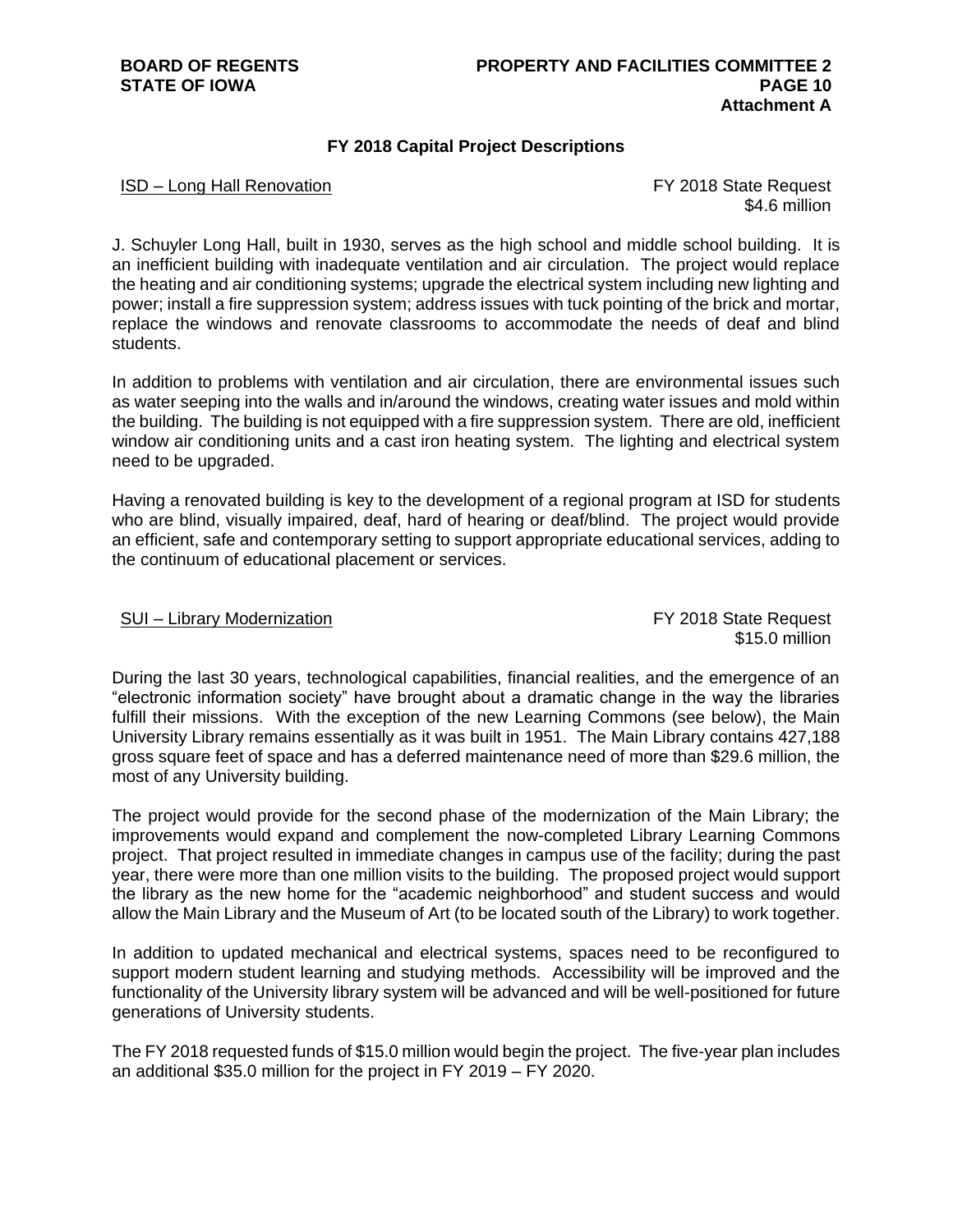## ISU – Veterinary Diagnostic Laboratory FY 2018 State Request

\$20.0 million

As the only full-service and fully accredited veterinary diagnostic lab in the state of Iowa, the ISU Veterinary Diagnostic Laboratory (VDL) serves to protect animal and human health and advance Iowa's \$17 billion dollar animal agriculture industry by providing timely, high quality, and comprehensive veterinary diagnostic services, teaching veterinary students, graduate students, diagnosticians and veterinary practitioners, and conducting applied research to advance diagnostic and production animal medicine. The VDL is housed in the College of Veterinary Medicine Building. With the exception of the addition of a specialized BSL-3 lab space in 2004, the overall footprint and infrastructure of the VDL has not been substantially expanded or updated since the building was initially occupied in 1976.

The volume of diagnostic services, research and teaching has increased dramatically since the facility opened. VDL faculty and technical staff have grown from 11 faculty and 20 staff in 1976 to 25 faculty and 120 technical staff, processing more than 75,000 diagnostic case submissions and conducting more than 1.2 million diagnostic assays each year for livestock producers.

The requirements for expanded diagnostic technologies, biocontainment and biosafety laboratory standards and overall diagnostic capabilities have also increased. The construction of a new facility is required to accommodate optimal process flow, ideal functional relationships, address critical issues of space quantity and quality, and provide the appropriate biosafety and biocontainment necessary for a modern diagnostic lab.

The FY 2018 requested funds of \$20.0 million would begin the project. The five-year plan includes an additional \$80.0 million in state appropriations, \$20.0 million in gifts and \$4.0 million in university funds for the project in FY 2019 – FY 2022.